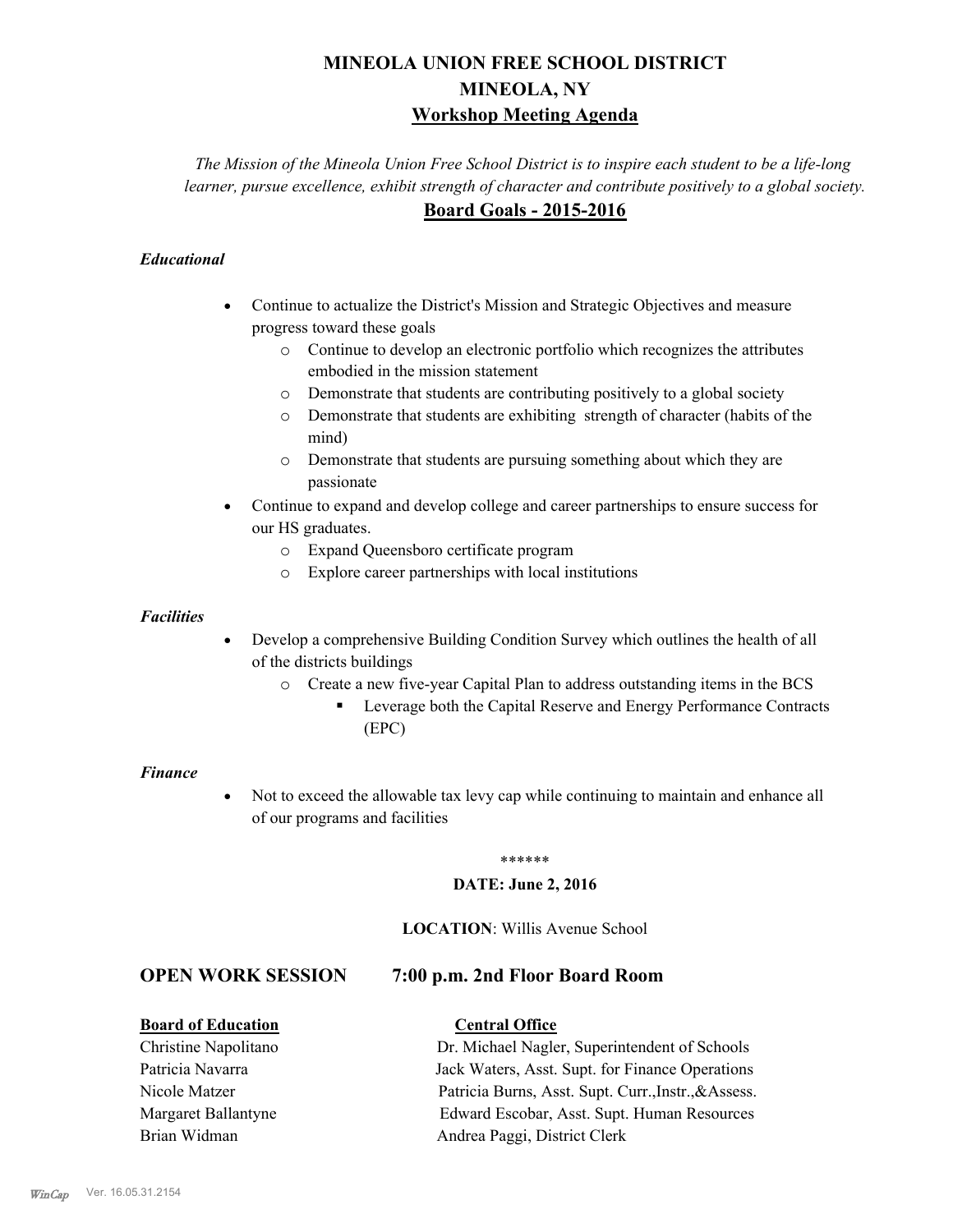**A. Call to Order** 

- **B. Pledge of Allegiance**
- **C. Reading of Mission**
- **D. Moment of Silent Meditation**
- **E. Dais & Visitor Introductions**
- **F. High School Student Organization Report**

# **G. BOE Reports**

- **a. Comments from Board Trustees**
- **b. Comments from Board President**
- **c. Comments from Superintendent**

#### **H. Old Business**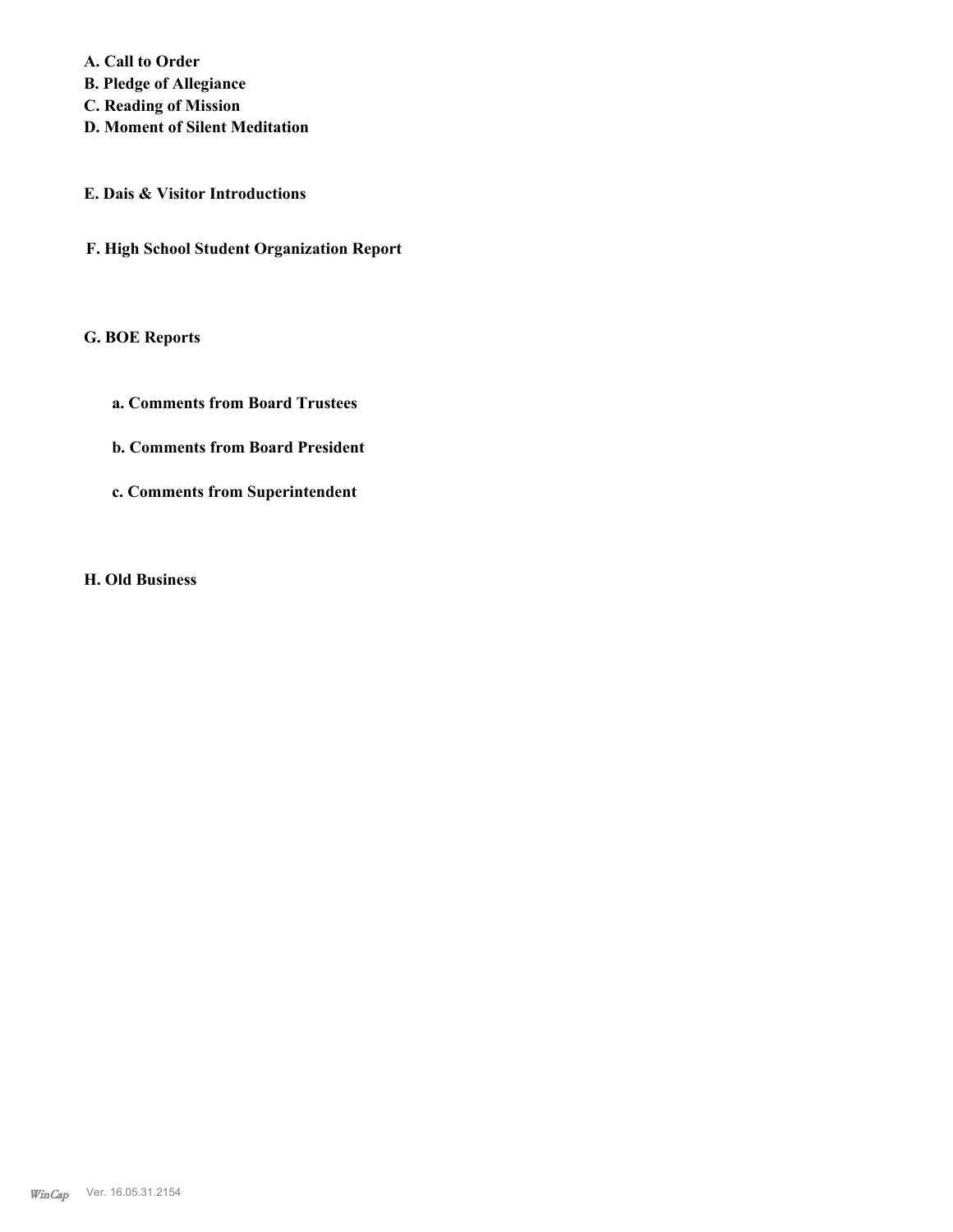## **Tax Anticipation Note**

# **TAX ANTICIPATION NOTE RESOLUTION OF MINEOLA UNION FREE SCHOOL DISTRICT, NEW YORK, ADOPTED JUNE 2, 2016, AUTHORIZING THE ISSUANCE OF NOT TO EXCEED \$15,000,000 TAX ANTICIPATION NOTES IN ANTICIPATION OF THE RECEIPT OF TAXES TO BE LEVIED FOR THE FISCAL YEAR ENDING JUNE 30, 2017:**

**RESOLUTION # 82- BE IT RESOLVED** THAT THE BOARD OF EDUCATION OF MINEOLA UNION FREE SCHOOL DISTRICT, IN THE COUNTY OF NASSAU, NEW YORK, AS FOLLOWS:

Section 1. Tax Anticipation Notes (herein called "Notes") of Mineola Union Free School District, in the County of Nassau, New York (herein called "District"), in the principal amount of not to exceed \$15,000,000, and any notes in renewal thereof, are hereby authorized to be issued pursuant to the provisions of Sections 24.00 and 39.00 of the Local Finance Law, constituting Chapter 33-a of the Consolidated Laws of the State of New York (herein called "Law").

Section 2. The following additional matters are hereby determined and declared:

(a) The Notes shall be issued in anticipation of the collection of real estate taxes to be levied for school purposes for the fiscal year commencing July 1, 2016 and ending June 30, 2017, and the proceeds of the Notes shall be used only for the purposes for which said taxes are levied.

- (b) The Notes shall mature within the period of one year from the date of their issuance.
- (c) The Notes are not issued in renewal of other notes.
- (d) The total amount of such taxes remains uncollected at the date of adoption of this

resolution.

Section 3. The Notes hereby authorized shall contain the recital of validity prescribed by Section 52.00 of the Law and shall be general obligations of the District, and the faith and credit of the District are hereby pledged to the punctual payment of the principal of and interest on the Notes and unless the Notes are otherwise paid or payment provided for, an amount sufficient for such payment shall be inserted in the budget of the District and a tax sufficient to provide for the payment thereof shall be levied and collected.

Section 4. Subject to the provisions of this resolution and the Law, and pursuant to Sections 50.00, 56.00, 60.00 and 61.00 of the Law, the power to sell and issue the Notes authorized pursuant hereto, or any renewals thereof, and to determine the terms, form and contents, including the manner of execution, of such Notes, and to execute arbitrage certifications relative thereto, is hereby delegated to the President of the Board of Education, the chief fiscal officer of the District.

Section 5. The Notes shall be executed in the name of the District by the manual signature of the President of the Board of Education, the Vice President of the Board of Education, the District Treasurer, the District Clerk, or such other officer of the District as shall be designated by the chief fiscal officer of the District, and shall have the corporate seal of the District impressed or imprinted thereon which corporate seal may be attested by the manual signature of the District Clerk.

Section 6. This resolution shall take effect immediately.

| <b>Motion:</b><br>Second: |  |     |  |
|---------------------------|--|-----|--|
| Yes:                      |  | No: |  |
|                           |  |     |  |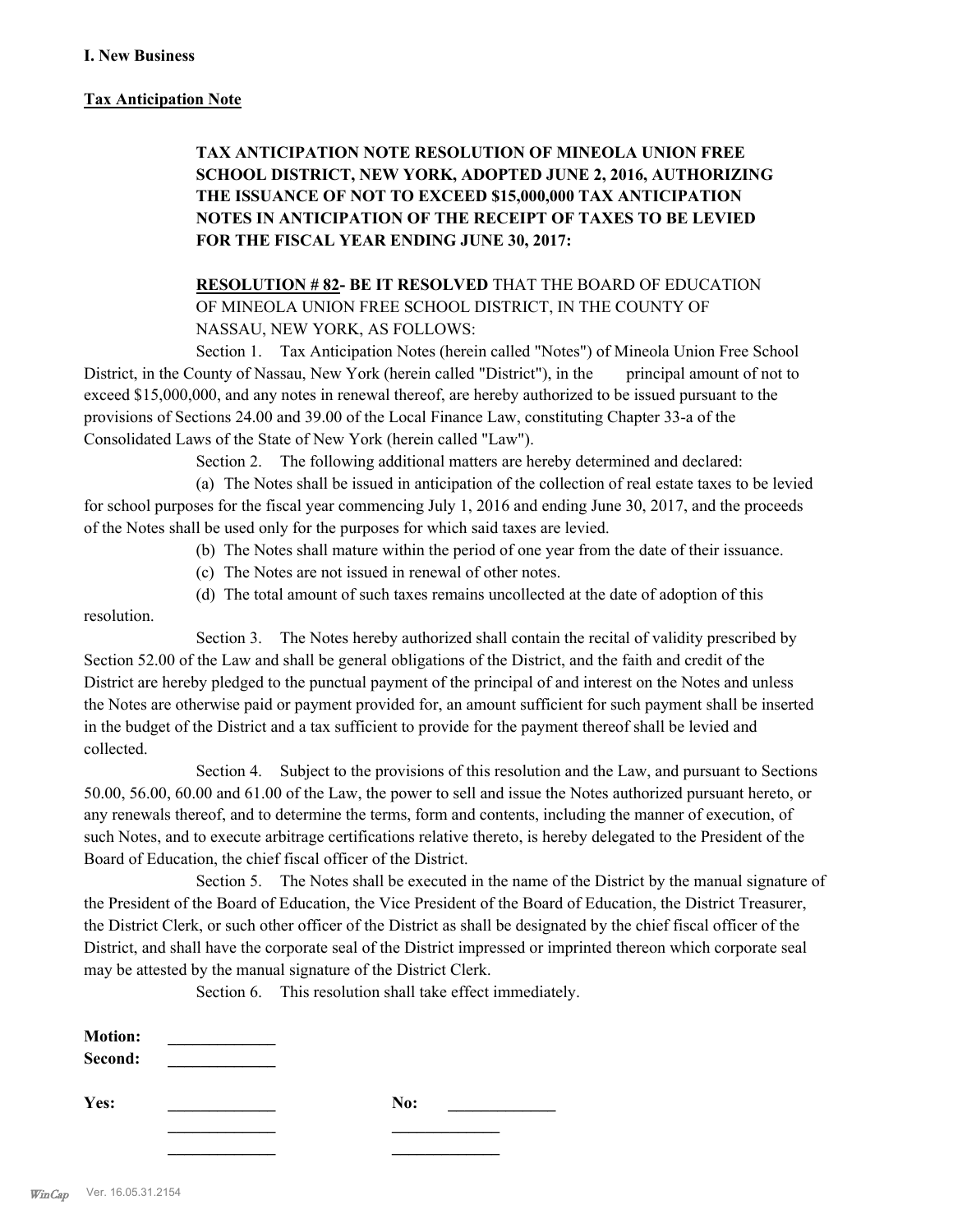| Passed: |  |  |  |
|---------|--|--|--|

## **Approval of Participation in Cooperative Purchasing Network (TCPN)**

**\_\_\_\_\_\_\_\_\_\_\_\_\_ \_\_\_\_\_\_\_\_\_\_\_\_\_**

**RESOLUTION # 83 - WHEREAS** New York General Municipal Law requires a resolution authorizing the use of a Best Value Award methodology, in the competitive bidding process, for purchase contracts which may be awarded on the basis of low bid or best value, as authorized by General Municipal Law Section 103; and

**WHEREAS** a number of public agencies have registered with the Cooperative Purchasing Network (TCPN) in order to solicit proposals for the purchase of various commodities and/or services made available through TCPN; and

**WHEREAS** the Board of Education of the Mineola Public Schools wishes to participate in the purchase of various commodities and/or services as authorized by and in accordance with the Education Law, the General Municipal Law and Board Policy; and

**WHEREAS** the Board of Education has been presented a proposed Interlocal Agreement by and between the Region 4 Education Service Center, lead agency for TCPN and Board has found such agreement to be acceptable and in the best interests of the school district and the school community;

**NOW THEREFORE BE IT RESOLVED THAT** the terms and conditions of the agreement having been reviewed by the Board of Trustees of the Mineola Public Schools and found to be acceptable and in the best interests of the school district and the school community are hereby approved; and

**BE IT FURTHER RESOLVED THAT** the Mineola Public Schools designates the Assistant Superintendent for Finance and Operations to act on the district's behalf in matters relating to TCPN; and

**BE IT FURTHER RESOLVED THAT** the Board of Education authorizes the School District to register as a member of TCPN and participate in the contracts awarded for Nickerson Corp. R5197, provided such contract is deemed by the School District to be in its best interest, provide the lowest cost or best value to the District, and otherwise comply with the relevant provisions of New York Education Law and General Municipal Law and Board Policy.

| <b>Motion:</b><br>Second: |     |
|---------------------------|-----|
| Yes:                      | No: |
|                           |     |
|                           |     |
|                           |     |
|                           |     |
| Passed:                   |     |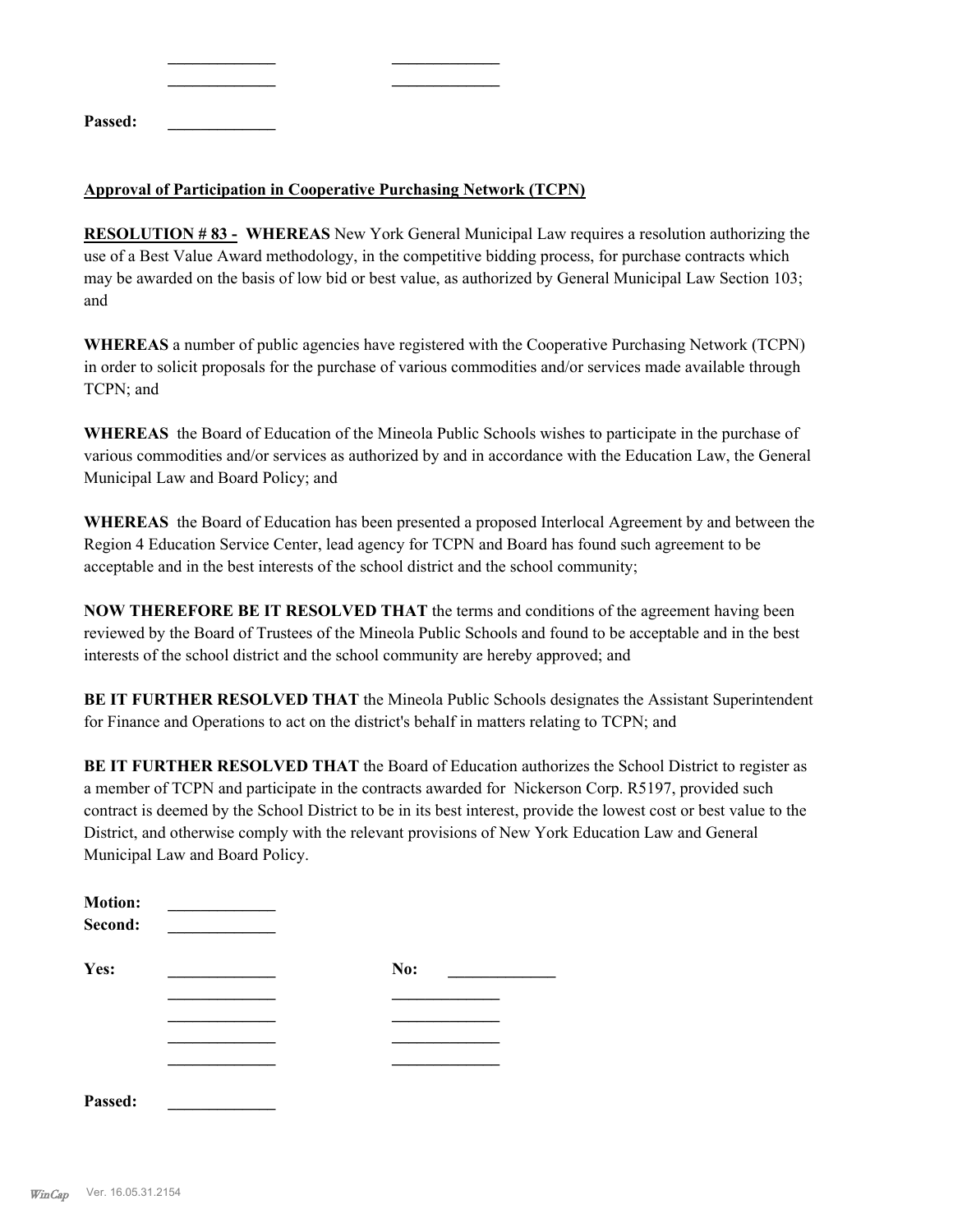#### **Award Contract- Nickerson Corp**

**RESOLUTION # 84 - BE IT RESOLVED** that the Board of Education of the Mineola UFSD awards the purchase and installation of High School lockers to Nickerson Corp in accordance with National IPA/TCPN best value method of purchasing. The best value method of purchasing complies with Mineola School Board Policy # 5410. The National IPA/TCPM contract number awarded to Nickerson is R5197. The total price to be awarded for the purchase and installation not to exceed \$250,000.

| <b>Motion:</b><br>Second: |     |
|---------------------------|-----|
| Yes:                      | No: |
|                           |     |
|                           |     |
|                           |     |
|                           |     |
| Passed:                   |     |

## **BOCES Technology Agreement**

## **RESOLUTION # 85 - BE IT RESOLVED THAT** THE BOARD OF EDUCATION OF THE MINEOLA UFSD APPROVES THE AGREEMENT BETWEEN MINEOLA SCHOOL DISTRICT AND BOARD OF COOPERATIVE EDUCATIONAL SERVICES (PROJECT# 19-568567 DATED 6/2/16) TO FIND THAT:

- i. the use of the Equipment and the District's participation in the Administrative and Instructional project is essential to the District's proper, efficient and economic operation of its education program to be supported by the Equipment, and is necessary to maintain the District's educational program; and that
- ii. the expenses arising under this Agreement constitute expenses necessary for providing educational services and the transaction is in the best financial interests of the School District because it enables the District to utilize the equipment in a cost effective and economic manner.

 AND TO APPROVE AN ASSIGNMENT OF CO-SER AGREEMENT BETWEEN THE MINEOLA SCHOOL DISTRICT AND THE BOARD OF COOPERATIVE EDUCATIONAL SERVICES OF NASSAU COUNTY ARISING UNDER THE AGREEMENT FOR TECHNOLOGY PROGRAM PROJECT # 19-568567 TO REPLACE OBSOLETE COMPUTER EQUIPMENT at: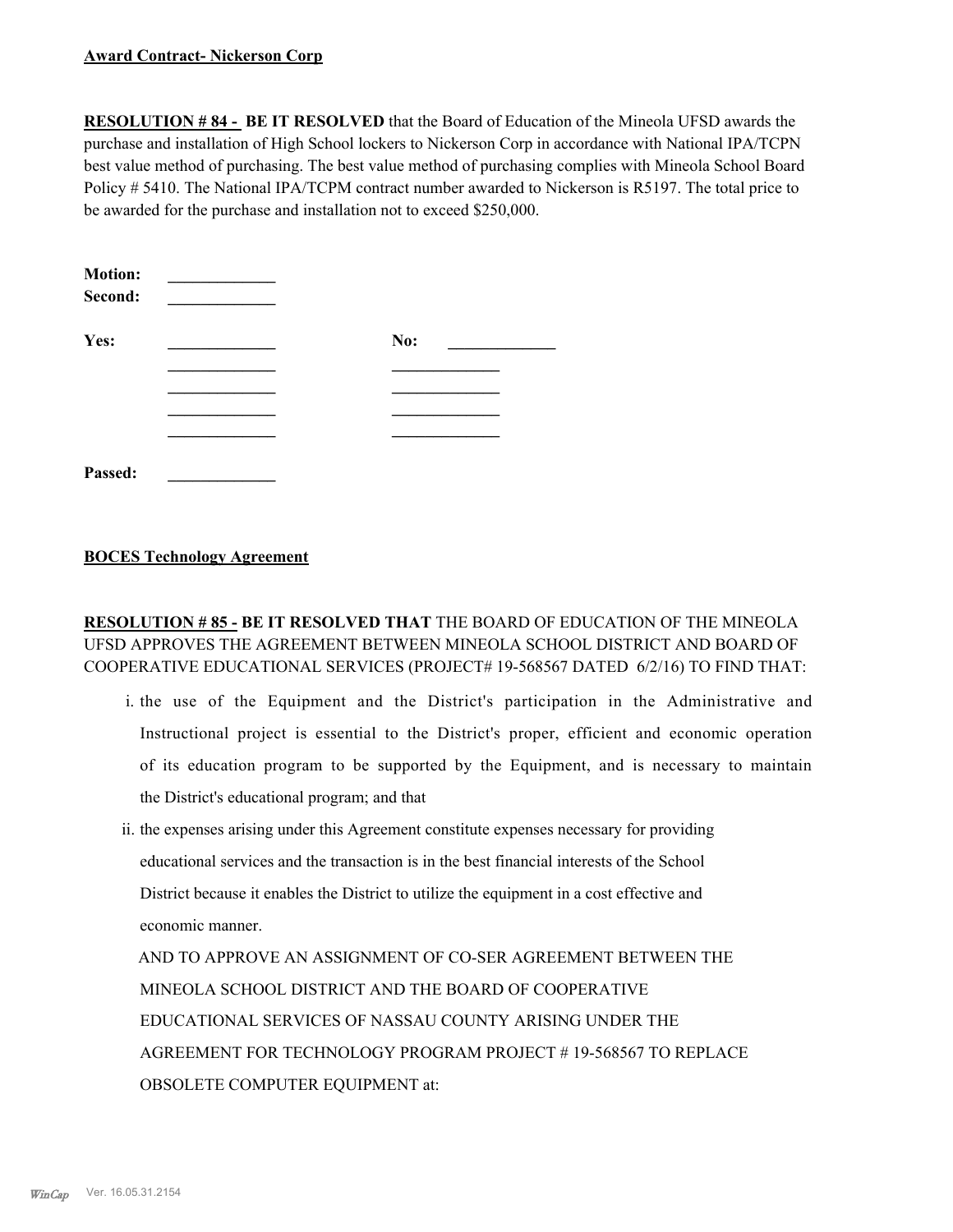Hampton Street School 10 Hampton Street, Mineola, NY 11501 Jackson Avenue School 300 Jackson Avenue, Mineola, NY 11501 Meadow Drive School 25 Meadow Drive, Albertson, NY 11507 Mineola Middle School 200 Emory Road, Mineola, NY, 11501 Mineola High School 10 Armstrong Road, Garden City Park, NY 11040 Willis Avenue School 121 Jackson Avenue, Mineola, NY 11501 Mineola Administration 121 Jackson Avenue, Mineola, NY 11501

AND TO AUTHORIZE THE BOARD PRESIDENT TO SIGN THE APPROPRIATE ASSIGNMENT AND SUCH OTHER DOCUMENTS AND AGREEMENTS AS MAY BE NECESSARY TO EFFECT THE TRANSACTION SUBJECT TO LEGAL COUNSEL REVIEW.

| <b>Motion:</b><br>Second: |     |  |
|---------------------------|-----|--|
| Yes:                      | No: |  |
|                           |     |  |
|                           |     |  |
|                           |     |  |
| Passed:                   |     |  |

#### **First Reading of Revised Board Policies**

**RESOLUTION # 86 - BE IT RESOLVED** that the Board of Education of the Mineola UFSD waives the first formal reading of the following Revised Board Policies due to their availability on the information table:

Policy # 7521- Students With Life-Threatening Health conditions Policy # 8260- Title I Parent Involvement

| <b>Motion:</b><br>Second: |     |
|---------------------------|-----|
| Yes:                      | No: |
|                           |     |
|                           |     |
| Passed:                   |     |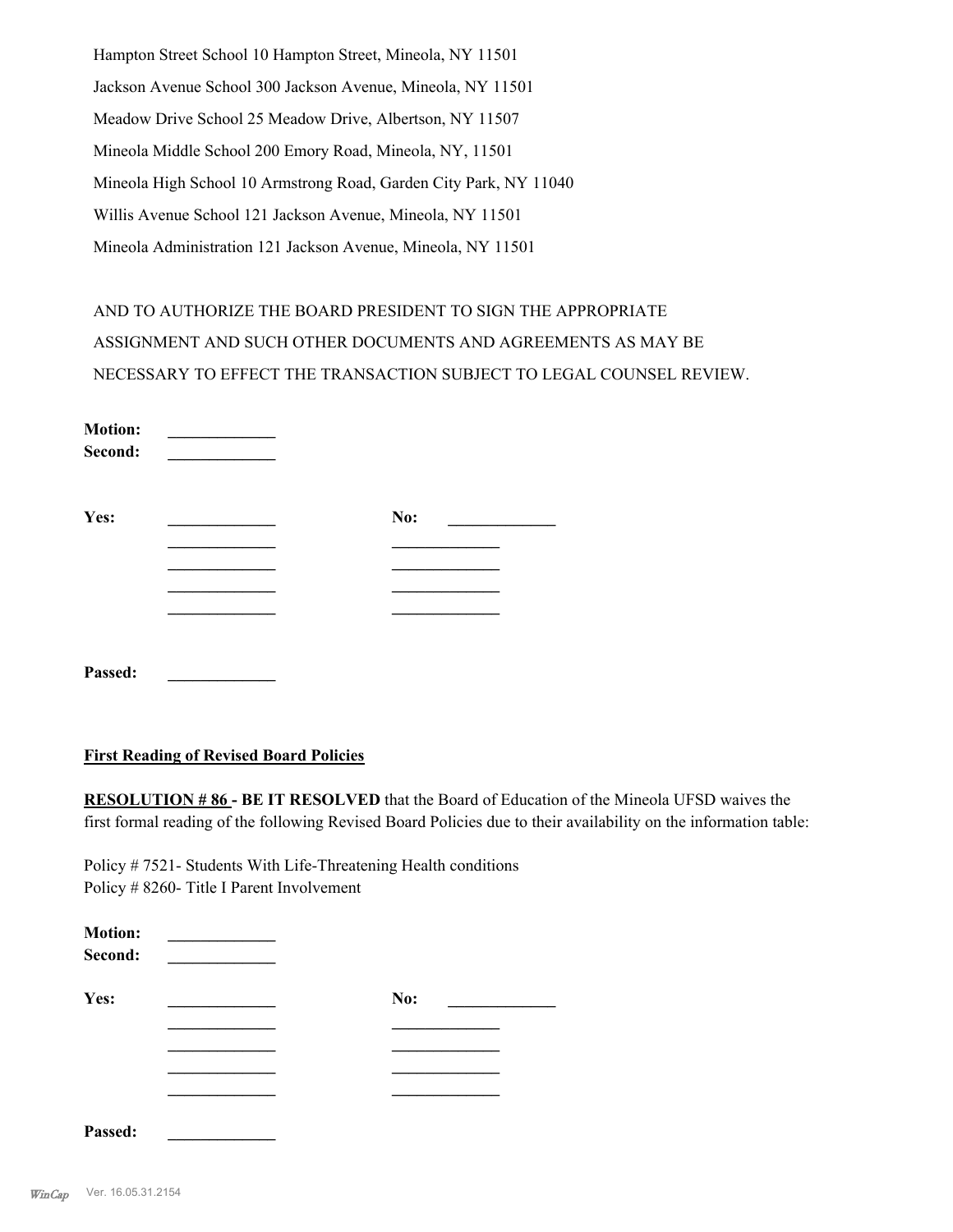#### **First Reading of Board Regulations**

**RESOLUTION # 87 - BE IT RESOLVED** that the Board of Education of the Mineola UFSD waives the first formal reading of the following Board Regulations due to their availability on the information table:

Regulation # 3280R- Public Use of School Facilities Regulation Regulation # 5411R- Procurement Guidelines Regulation # 7521R- Opioid Overdose Prevention Regulation

| <b>Motion:</b><br>Second: |     |  |
|---------------------------|-----|--|
| Yes:                      | No: |  |
|                           |     |  |
|                           |     |  |
|                           |     |  |
|                           |     |  |
| Passed:                   |     |  |

#### **J. Consensus Agenda**

**RESOLUTION # 88- BE IT RESOLVED** that the Board of Education approves the consensus agenda items J.1.a. through J.4.a, as presented.

**Motion: \_\_\_\_\_\_\_\_\_\_\_\_\_**   $Second:$ **Yes: No:** <u>\_\_\_\_\_\_\_\_\_\_</u> **No:**  $\qquad \qquad$ **\_\_\_\_\_\_\_\_\_\_\_\_\_ \_\_\_\_\_\_\_\_\_\_\_\_\_ \_\_\_\_\_\_\_\_\_\_\_\_\_ \_\_\_\_\_\_\_\_\_\_\_\_\_ \_\_\_\_\_\_\_\_\_\_\_\_\_ \_\_\_\_\_\_\_\_\_\_\_\_\_ \_\_\_\_\_\_\_\_\_\_\_\_\_ \_\_\_\_\_\_\_\_\_\_\_\_\_**

**Passed: \_\_\_\_\_\_\_\_\_\_\_\_\_**

## 1. **Accepting of Minutes**

That the Board of Education accepts the minutes of the May 17, 2016 Special Meeting (Election Results) as presented. a.

## 2. **Instruction**

- a. Appointments Instruction
- That the Board of Education approves the appointment of Laurie Melesh, to the position of Chairperson CSE/CPSE and Summer School Principal, effective July 1, 2016. Salary: MS IL, Step 2, \$131,182.00. Probationary Period: July 1, 2016 to June 30, 2020. 1.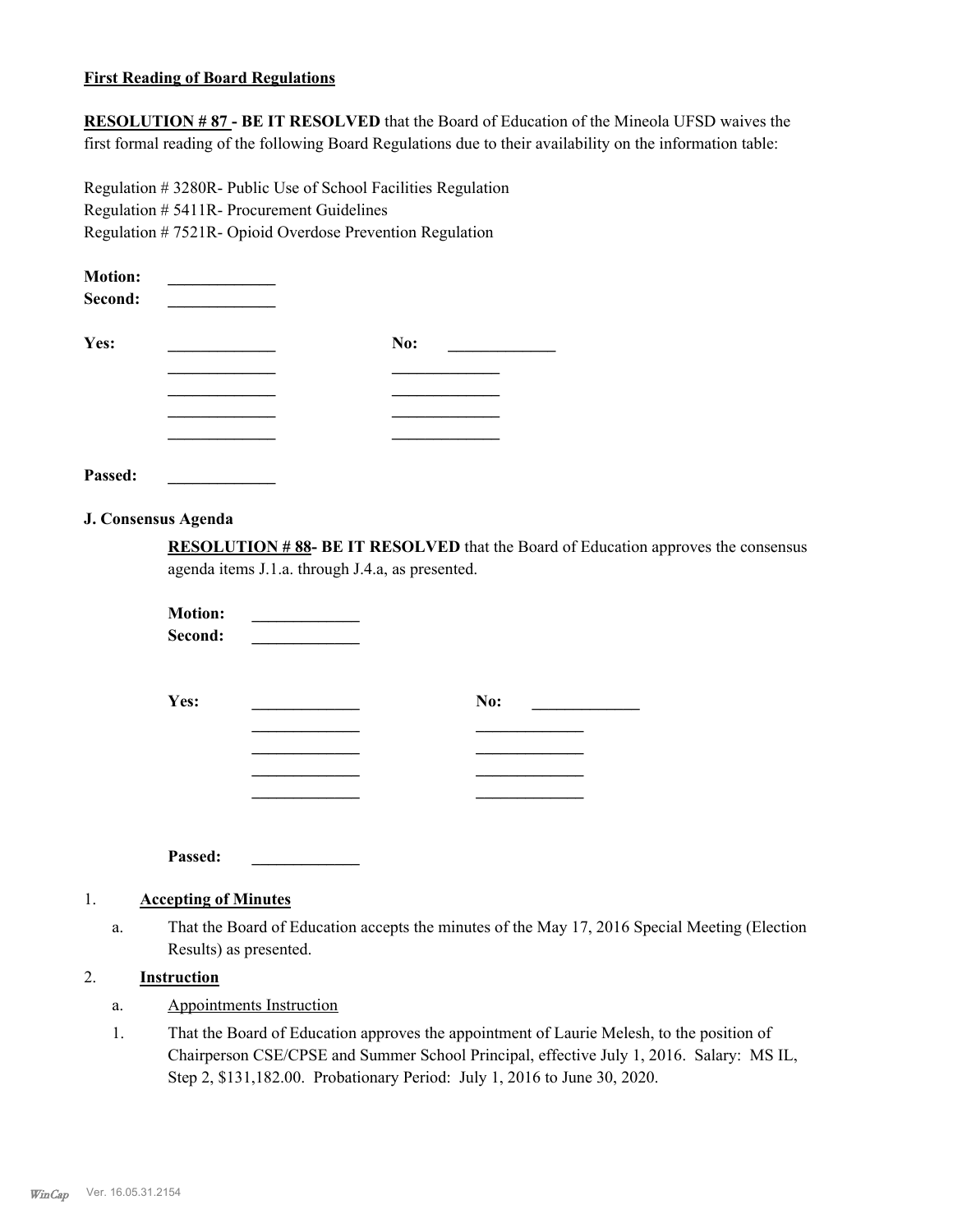| $\mathbf b$ . | Appointment(s) Sub Teacher per diem                                                                              |                                                                  |                        |                                                                                                |
|---------------|------------------------------------------------------------------------------------------------------------------|------------------------------------------------------------------|------------------------|------------------------------------------------------------------------------------------------|
|               | That the Board of Education accepts the following individual(s) as Per Diem Substitute Teacher(s)                |                                                                  |                        |                                                                                                |
|               | for the current school year, at a daily rate of $$100$ days $0-10$ , $$110$ days $11-20$ , $$120$ days $21-30$ , |                                                                  |                        |                                                                                                |
|               |                                                                                                                  |                                                                  |                        | \$130 day 31+; and retirees at a daily rate of \$125.00 per day, \$130 per day after 30 days.: |
|               | <b>EMPLOYEE NAME</b>                                                                                             |                                                                  | EMPLOYEE CERTIFICATION |                                                                                                |
| 1.            | Cailin Giard                                                                                                     |                                                                  | SWD (Grades 1-6)       |                                                                                                |
| c.            | Appointment(S) Tenure                                                                                            |                                                                  |                        |                                                                                                |
|               |                                                                                                                  |                                                                  |                        | That the Board of Education approve the recommendation of the Superintendent of Schools to     |
|               |                                                                                                                  | appoint the following Teachers and/ or Administrators to tenure: |                        |                                                                                                |
|               | <b>EMPLOYEE</b>                                                                                                  | <b>TENURE AREA</b>                                               | <b>EFFECTIVE</b>       | <b>SCHOOL</b>                                                                                  |
|               | <b>NAME</b>                                                                                                      |                                                                  | <b>DATE</b>            |                                                                                                |
| 1.            | Cynthia Kopp                                                                                                     | Elementary                                                       | 09/01/2016             | Middle School                                                                                  |
| 2.            | Charyn Restituyo                                                                                                 | Elementary                                                       | 09/01/2016             | <b>Hampton Street</b>                                                                          |
| 3.            | Karin Weidlein                                                                                                   | Foreign Language                                                 | 09/01/2016             | High School                                                                                    |
| 4.            | Janet Gonzalez                                                                                                   | Elementary                                                       | 08/05/2016             | Jackson Avenue                                                                                 |
|               |                                                                                                                  | Principal                                                        |                        |                                                                                                |
| 5.            | <b>Andrew Casale</b>                                                                                             | MS Instructional                                                 | 08/05/2016             | Middle School                                                                                  |
|               |                                                                                                                  | Leader                                                           |                        |                                                                                                |
| 6.            | Roneldy Pingitore                                                                                                | Elementary                                                       | 11/01/2016             | <b>Hampton Street</b>                                                                          |
| d.            | Creation of New Instructional Position                                                                           |                                                                  |                        |                                                                                                |
|               | That the Board of Education approves the creation of the following positions:                                    |                                                                  |                        |                                                                                                |

That the Board of Education approves the creation of the following positions:

 $\sim$  Assistant Principal- Jackson Avenue School

~ District Instructional Leader

## 3. **Civil Service**

## a. Appointments

- That the Board of Education approve the appointment of Travis Butler, to the position of 5 hour Bus Driver, effective June 1, 2016. Salary is \$21,819 on Step 1; probation is 26 weeks. 1.
- That the Board of Education approve the appointment of Joany Laurent to the position of 5 hour Bus Driver, effective June 1, 2016. Salary is \$21,819 on Step 1; probation is 26 weeks. 2.
- That the Board of Education approve the appointment of Francesca Hughes, to the position of part time Teacher Aide at Meadow Drive School, effective June 6, 2016. Salary is \$13.95 on Step 1. 3.
- That the Board of Education approve the appointment of Nancy McCarthy, part time Typist Clerk, to the position of 11 month Account Clerk, replacing Doris Lanning who is retiring, effective July 1, 2016. Salary will be \$46,571 on Step 2; probation is 26 weeks. 4.
- b. Resignation(s)
- That the Board of Education accept with regret, the resignation for the purpose of retirement, of William Miceli, part time Bus Attendant, effective June 30, 2016. 1.
- That the Board of Education accept with regret, the resignation for the purpose of retirement, of James Carlson, effective July 29, 2016. 2.
- That the Board of Education accept with regret, the resignation for the purpose of retirement, of Christine Pesce, 12 month Bus Driver, effective August 31, 2016. 3.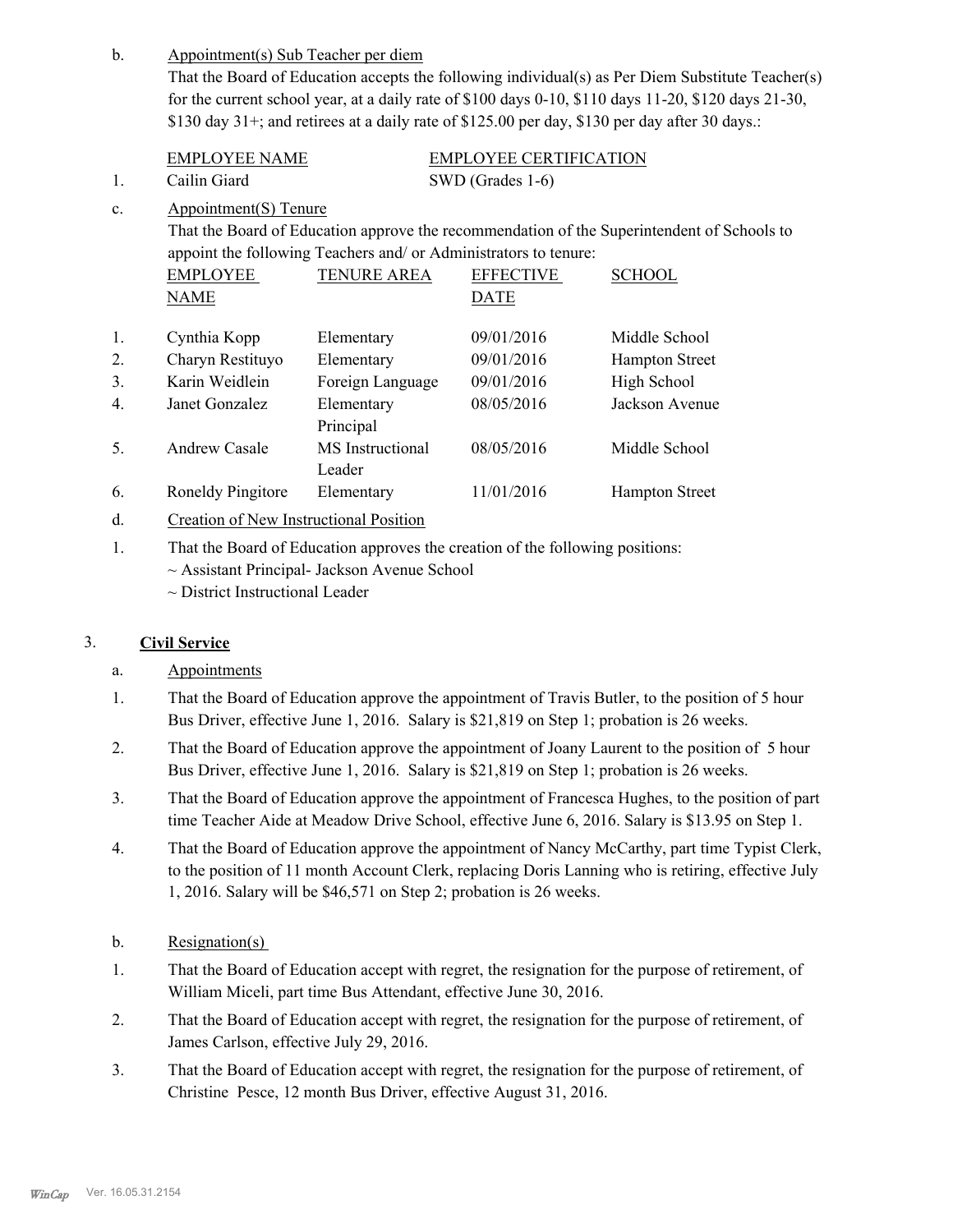- c. Section 211
- That the Board of Education approves the amendment of the 211 Waivers granted at the 5/17/16 Business to reflect the following dates of work: a. James Gallagher- January 1, 2016 through December 31, 2017 b. Anthony Reid- January 1, 2014 through December 31, 2015 1.
- d. Civil Service: Other
- That the Board of Education approve a full time Summer Computer Aide position to work in the District beginning July 1, 2016. Salary would be at the current rate for employees hired according to the 2016/17 Teacher Aide Salary schedule. 1.

### 4. **Business/Finance: Contract Approvals**

a. That the Board of Education approves the Health Contracts, providing health services for Mineola resident children attending non-public school, between the Mineola UFSD and the following school district for the 2015- 2016 school year:

- New Hyde Park- Garden City Park

## **K. Superintendent's Report**

Superintendent of Schools' Reports for 6/2/16 Presentations:

1. Assessing the Mission

Superintendent Comments

|                           | L. Executive Session Time: |  | p.m. |  |
|---------------------------|----------------------------|--|------|--|
| <b>Motion:</b><br>Second: |                            |  |      |  |
| Yes:                      |                            |  | No:  |  |
|                           |                            |  |      |  |
|                           |                            |  |      |  |
|                           |                            |  |      |  |
| Passed:                   |                            |  |      |  |